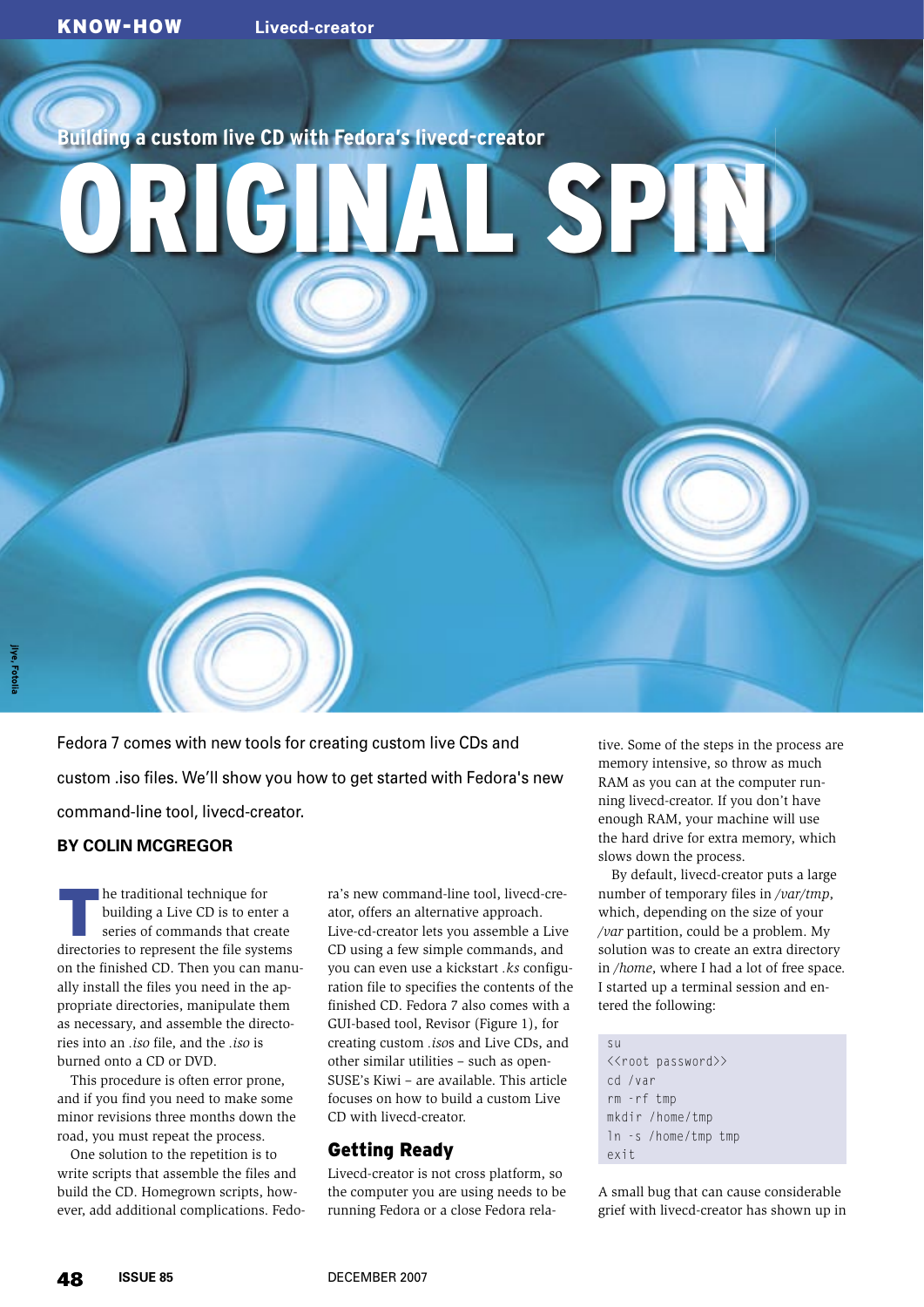

the yum package-manager program.

This bug is found in some updates to Fedora 7 and some of the pre-release versions of Fedora 8. The solution is to perform a regular software update or grab an updated version of yum from *http:// koji.fedoraproject.org/koji/*

# .ks File

The Live CD definition will appear in a kickstart-style *.ks* file. Kickstart files are normally used to allow people to automate Fedora installation. See */usr/share/ livecd-tools/ for s*ome example livecd-creator-oriented kickstart files.

Depending on what you're doing, the files in */usr/share/livecd-tools/* may be all you need. Search online for more sample *.ks* files.

I created a directory called *livecd* in my home directory for *.ks* files. Any line that starts with a hash *#* in the files will be ignored. It is a good idea to make liberal use of *#* marks (rather than deleting unused lines) to simplify any changes you make later.

See */usr/share/livecd-tools/* for some ready-made *.ks* configuration files.

The Fedora project provides two Live CD configuration files:

- *livecd-fedora-minimal.ks* the base Live CD system
- *livecd-fedora-desktop.ks* complete desktop with applications and input/output support for supported locales.

The easiest approach to creating a custom CD is to start with one of these template files and then add your own customizations.

Simply copy the file to your *livecd* directory, and edit the file as necessary. Consult the Fedora documentation for a full description of the kickstart file format.

An example of a setting you may wish to change is the time zone:

### timezone US/Central

See */usr/share/zoneinfo* for a full list of valid time zones.

For nations like the United States and Canada, which are stretched across a number of time zones, there is a directory with the country name and a collection of definition files, one for each time zone.

Also, you must tell the software where to get the packages and files used to create the Live CD, so make sure you have a line like the following in your *.ks* file:

repo -name=development  $\mathbf{z}$ --mirrorlist=http://mirrors.<sup>2</sup> fedoraproject.org/mirrorlist?<sup>2</sup> repo=rawhide&arch=\$basearch

Rather than directly editing the template *.ks* file, you may want to add your customizations through an include file:

%include  $\overline{z}$ included-livecd-setup.ks

This command will let you apply the changes on top of the basic configuration file.

# Adding and Removing Packages

Once you have tinkered with the basic settings, you'll need to decide which packages to include on the Live CD. The *.ks* file format provides a means for adding and removing packages from the Live CD configuration. Add the core Fedora packages as follows:

%packages @base @core @hardware-support @admin-tools @base-x

The *%packages* line tells the system to treat the subsequent lines as software to be added or removed.



Figure 1: Revisor is a GUI-based tool built on livecd-creator.<br>DECEMBER 2007 **ISSUE 85**